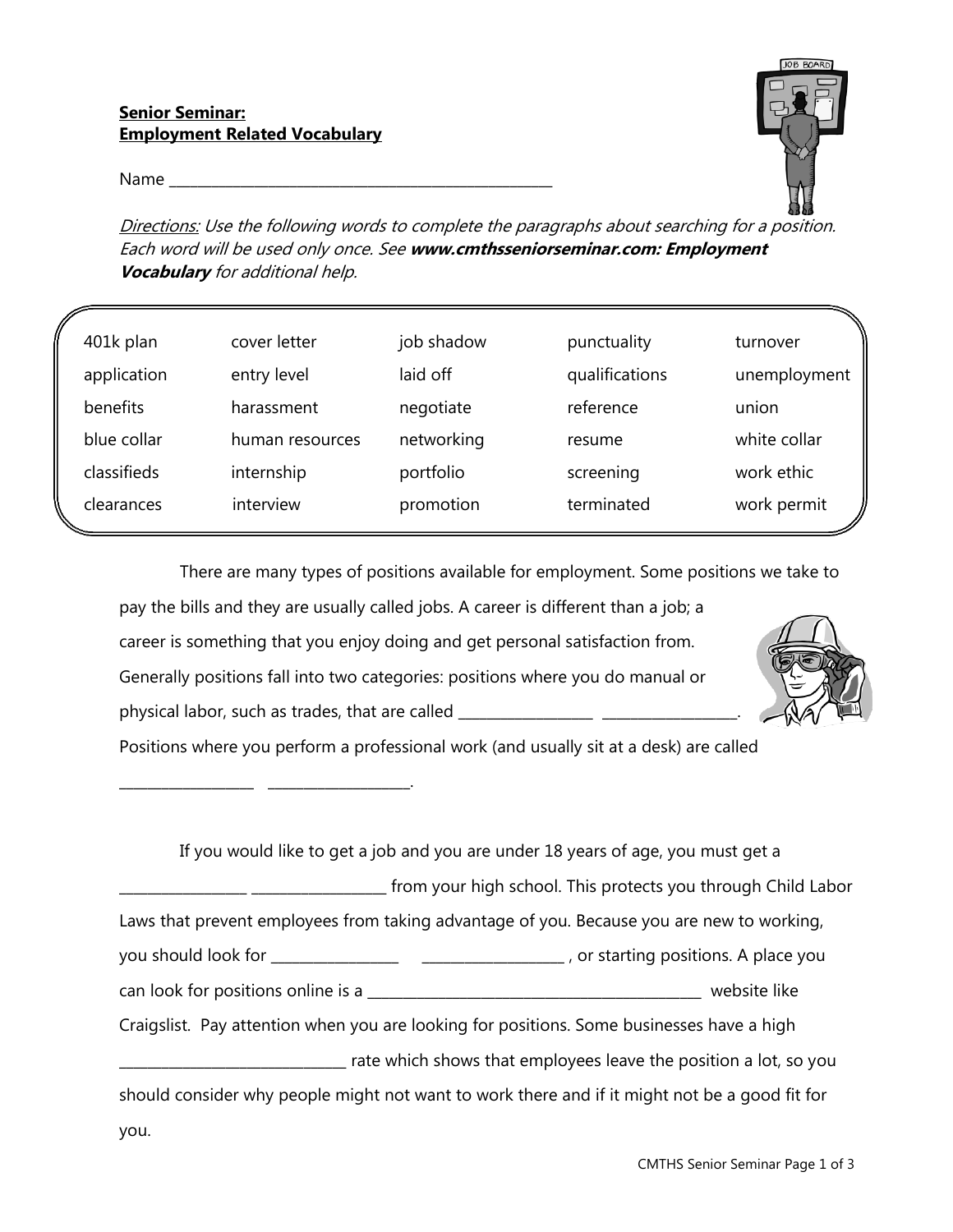Another way to look for a position is to talk with people who you know personally and in your field to learn about available positions. This is known as \_\_\_\_\_\_\_\_\_\_\_\_\_\_\_\_\_\_\_\_\_\_\_\_\_. If you want to explore different careers, doing a \_\_\_\_\_\_\_\_\_\_\_\_\_\_ \_\_\_\_\_\_\_\_\_\_\_\_\_\_\_\_\_\_\_\_\_\_\_\_\_ allows you to follow a person for a few days to see what that career is like. Another type of position you can get is an \_\_\_\_\_\_\_\_\_\_\_\_\_\_\_\_\_\_\_\_\_\_\_\_\_\_\_\_\_\_\_ where you work and gain on-the-job experience, but usually do not get paid for it in money. You are paid in "experience" and it is something to put on your resume.

 When figuring out what positions you want to apply for, it is important to consider what kinds of \_\_\_\_\_\_\_\_\_\_\_\_\_\_\_\_\_\_\_\_\_\_\_ the employer is offering such as sick days and health insurance. One type of benefit is a \_\_\_\_\_\_\_\_\_\_\_\_\_\_\_\_\_\_\_\_\_\_\_\_\_\_\_\_ which is a type of retirement savings account. Some positions will require you to join a \_\_\_\_\_\_\_\_\_\_\_\_\_\_\_\_\_\_\_\_\_\_\_\_\_\_\_\_. This organization protects the rights and interests of its members.



After you read the job description, you must decide if you have the right \_\_\_\_\_\_\_\_\_\_\_\_\_\_\_\_\_\_\_\_\_\_\_\_\_\_\_\_\_, or experience and knowledge, for the position. Read the job posting carefully to make sure you are eligible to apply. Any positions where you work with children in the state of PA require you to get several \_\_\_\_\_\_\_\_\_\_\_\_\_\_\_\_\_\_\_\_\_\_\_\_\_\_\_\_\_\_\_\_\_\_\_\_\_ that show that you have not committed any criminal offenses.

| Next, you must fill out a form or an _____________________________, which could either be        |                                                                   |  |  |  |
|--------------------------------------------------------------------------------------------------|-------------------------------------------------------------------|--|--|--|
| on paper or online. Many online applications also have special __________________                |                                                                   |  |  |  |
| tests which take a while to complete and tell the employer about your personality and/or skills. |                                                                   |  |  |  |
| Some employers will ask to see your outline of your education, work experience, and              |                                                                   |  |  |  |
| qualifications called your ________________________________. When you send your resume, you      |                                                                   |  |  |  |
|                                                                                                  |                                                                   |  |  |  |
| highlights your qualifications. Some employers will ask you to include letters of                |                                                                   |  |  |  |
|                                                                                                  | which are written by people who know you well and think highly of |  |  |  |
|                                                                                                  |                                                                   |  |  |  |

you.